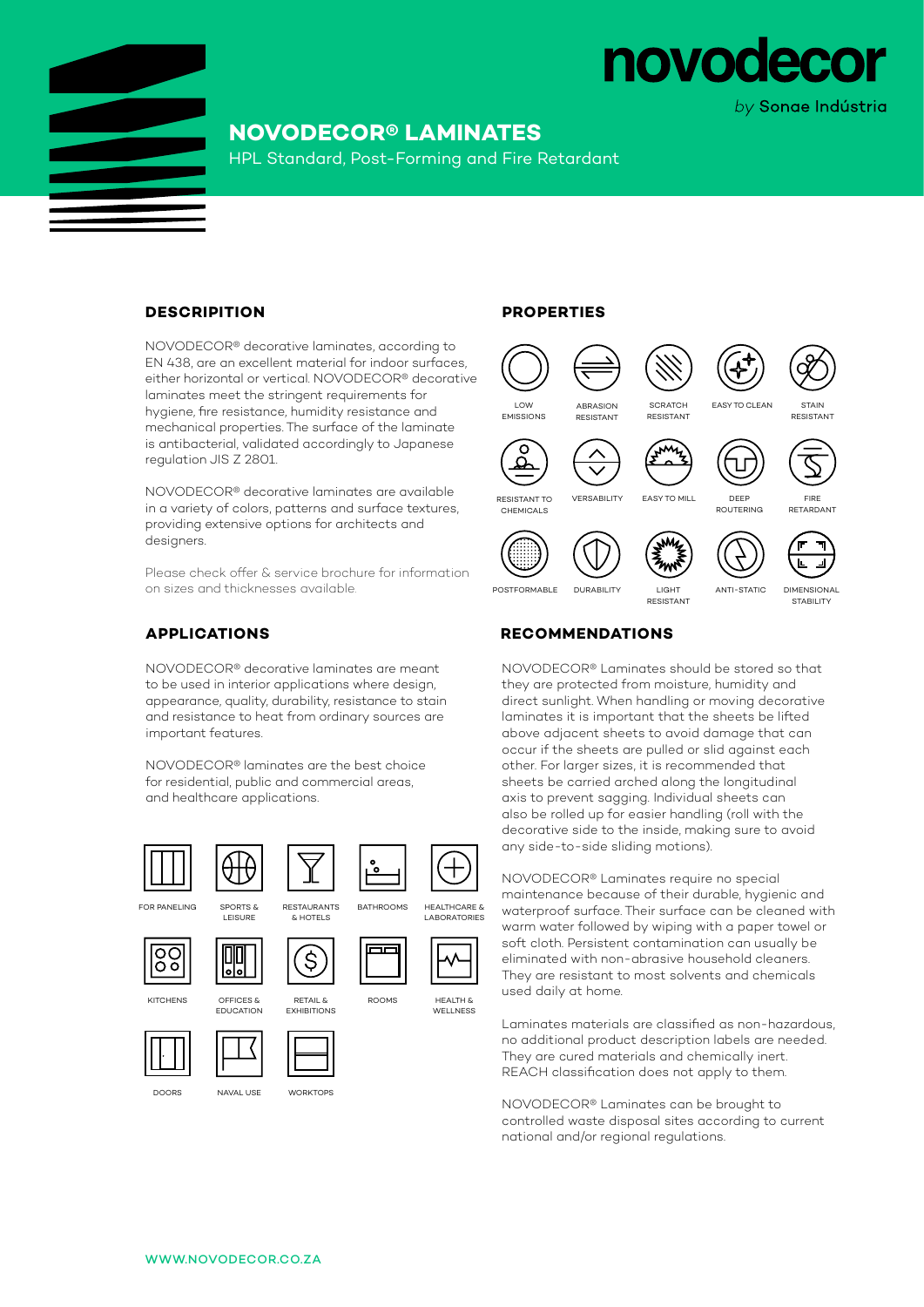

# **NOVODECOR® LAMINATES**

HPL Standard, Post-Forming and Fire Retardant

### **GENERAL FEATURES**

| <b>PROPERTIES</b>                                              | <b>TEST METHOD</b> | UNIT (MAX OR MIN)                         |                             | HGS, HGP,<br><b>HGF</b> | VGS, VGP,<br><b>VGF</b> |  |  |  |  |
|----------------------------------------------------------------|--------------------|-------------------------------------------|-----------------------------|-------------------------|-------------------------|--|--|--|--|
| Dimensional tolerance requirements (EN 438-2:2016, Clause No.) |                    |                                           |                             |                         |                         |  |  |  |  |
| Thickness                                                      | EN 438-2:5         | mm (max. variation)                       | $0.5 \le t \le 0.8$         | ± 0,10                  |                         |  |  |  |  |
|                                                                |                    |                                           | $0.8 \le t \le 2.0$         | ± 0.15                  |                         |  |  |  |  |
| Length and with                                                | EN 438-2:6         | mm                                        |                             | $+10/-0$                |                         |  |  |  |  |
| Edges straightness                                             | EN 438-2:7         | mm/m (max. deviation)                     |                             | 1,5                     |                         |  |  |  |  |
| Edges squareness                                               | EN 438-2:8         | mm/m (max. deviation)                     |                             | 1,5                     |                         |  |  |  |  |
| Flatness                                                       | EN 438-2:9         | mm/m (max. deviation)                     |                             | 60                      |                         |  |  |  |  |
| <b>General Requirements</b>                                    |                    |                                           |                             |                         |                         |  |  |  |  |
| Resistance to surface<br>wear                                  | EN 438-2:10        | Revolutions (min.)                        | <b>Initial Point</b>        | 150                     | 50                      |  |  |  |  |
| Resistance to<br>immersion in boiling<br>water                 | EN 438-2:12        | Appearance, rating<br>(min.)              | Gloss/other finishes        | 3/4                     |                         |  |  |  |  |
| Resistance to water<br>vapour                                  | EN 438-2:14        | Appearance, rating<br>(min.)              | Gloss/other finishes        | 3/4                     |                         |  |  |  |  |
| Resistance to dry heat<br>(160 °C)                             | EN 438-2:16        | Appearance, rating<br>(min.)              | Gloss/other finishes        | 3/4                     |                         |  |  |  |  |
| Dimensional stability at<br>elevated temperature               | EN 438-2:17        | Cumulative dimensional<br>change % (max.) | Longitudinal                | 0.55                    | 0,75                    |  |  |  |  |
|                                                                |                    |                                           | Transversal                 | 1.05                    | 1.25                    |  |  |  |  |
| Resistance to wet heat<br>(100 °C)                             | EN 438-2:18        | Appearance, rating<br>(min.)              | Gloss/other finishes        | 3/4                     |                         |  |  |  |  |
| Resistance to impact<br>by small diameter ball                 | EN 438-2:20        | Spring force, N (min.)                    |                             | 20 <sub>o</sub>         | 15                      |  |  |  |  |
| Resistance to<br>scratching                                    | EN 438-2:25        | Force (min.)                              | Smooth/Textured<br>finishes | 2/3                     | 1/2                     |  |  |  |  |
| Resistance to staining                                         | EN 438-2:26        | Appearance, rating (min.)                 | Group 1 e 2 / Group 3       | 5/4                     |                         |  |  |  |  |
| Light fastness<br>(xenon arc)                                  | EN 438-2:27        | Contrast                                  | Grey scale rating           | 4a5                     |                         |  |  |  |  |
| Density                                                        | EN ISO 1183-1      | Density, g/cm3 (min.)                     |                             | 1,35                    |                         |  |  |  |  |